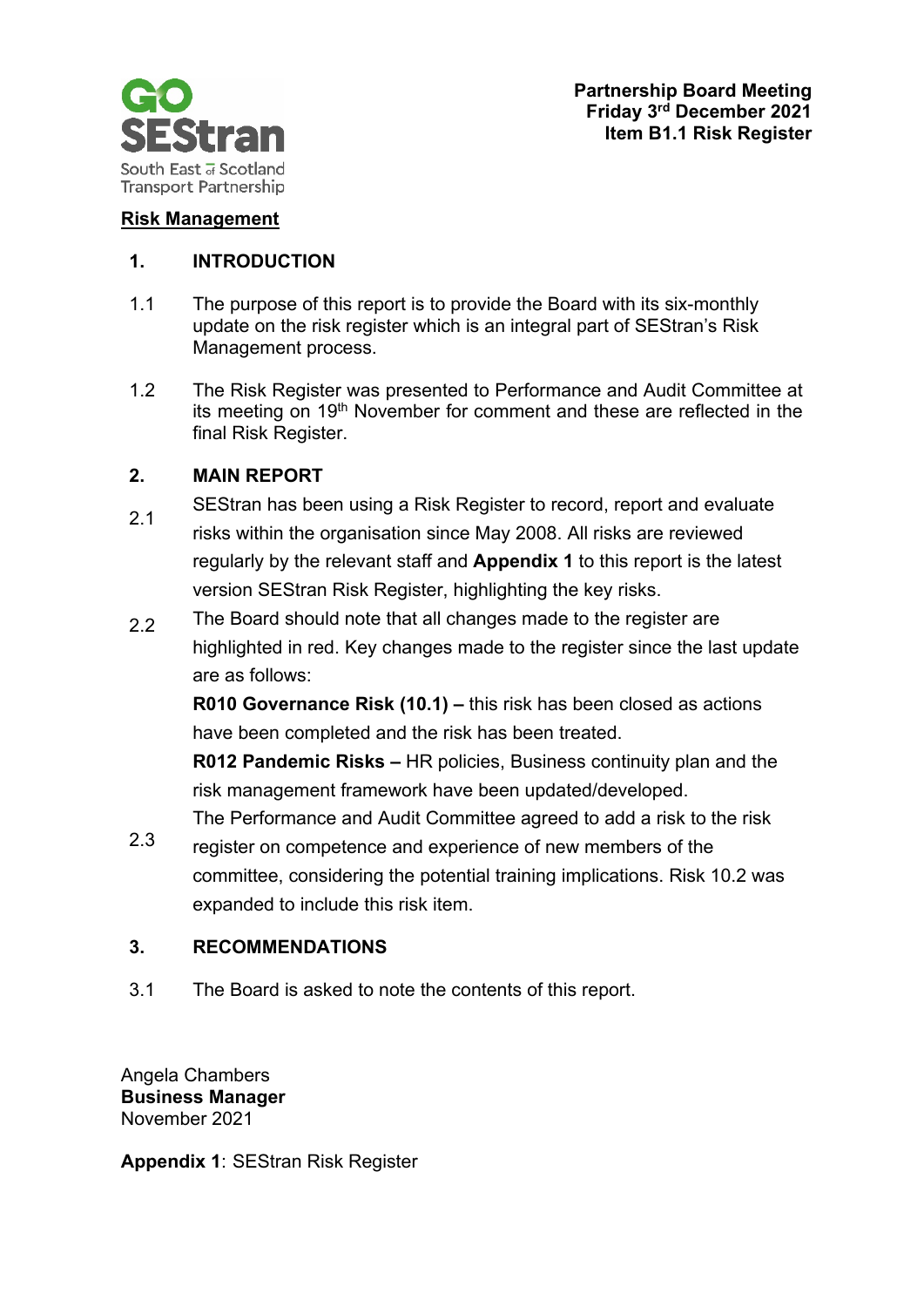| <b>Policy Implications</b>         | None                            |
|------------------------------------|---------------------------------|
| <b>Financial Implications</b>      | As highlighted in the register. |
| <b>Equalities Implications</b>     | None                            |
| <b>Climate Change Implications</b> | None                            |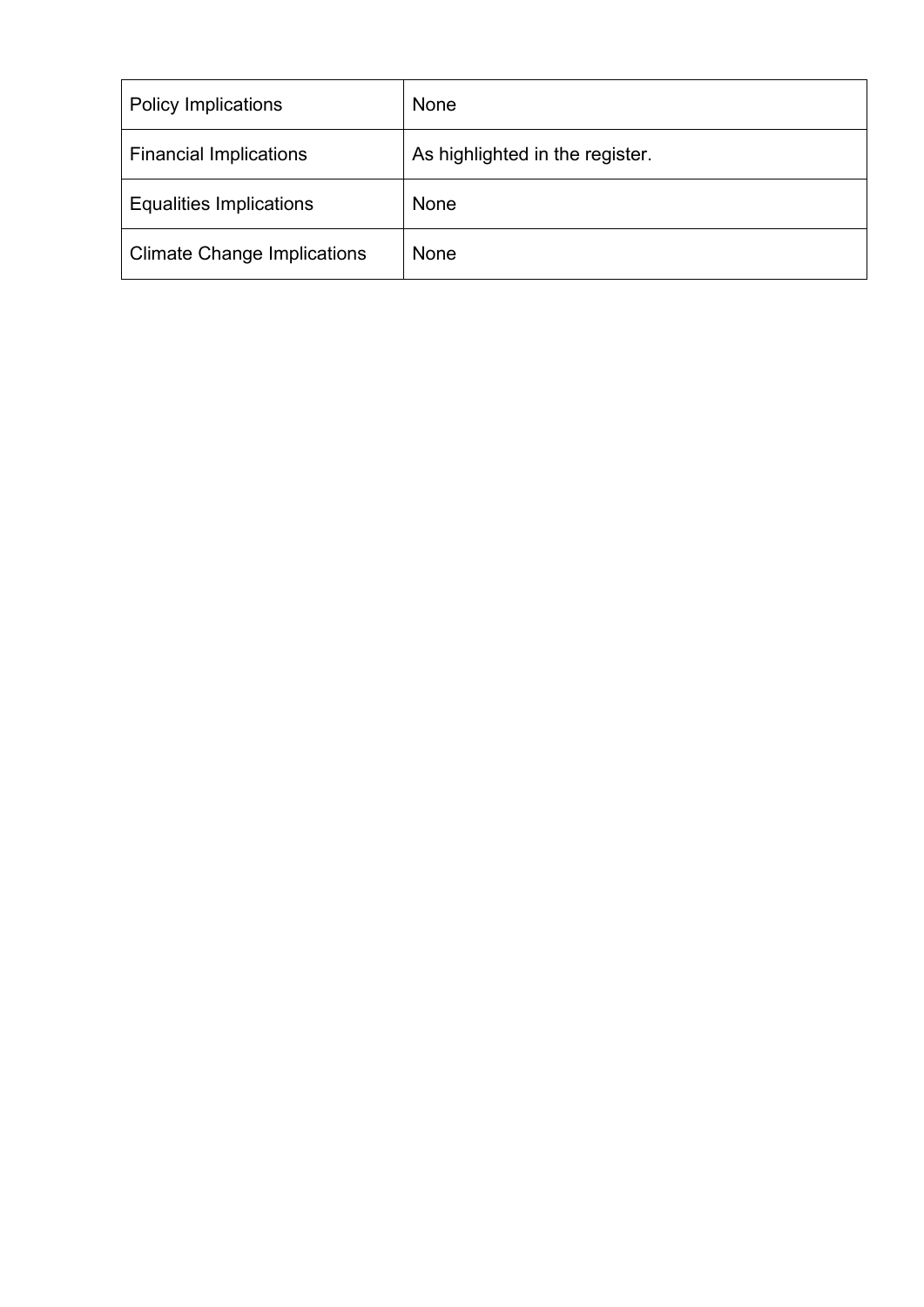| Risk Number | <b>Risk Detail</b>                                                                       | <b>Category</b><br>Risk |                |             |                         | <b>Gross Risk Assessment</b> |                |                       | <b>Planned Response/Mitigation</b>                                                                                                                                                                                                                                                                                                                 |                         |             |                         | <b>Net Risk Assessment</b> |                |                       | <b>Risk After Mitigation</b>                                                                                                                                                                                                                                                                                | <b>Date and Owner</b>                 |
|-------------|------------------------------------------------------------------------------------------|-------------------------|----------------|-------------|-------------------------|------------------------------|----------------|-----------------------|----------------------------------------------------------------------------------------------------------------------------------------------------------------------------------------------------------------------------------------------------------------------------------------------------------------------------------------------------|-------------------------|-------------|-------------------------|----------------------------|----------------|-----------------------|-------------------------------------------------------------------------------------------------------------------------------------------------------------------------------------------------------------------------------------------------------------------------------------------------------------|---------------------------------------|
|             |                                                                                          |                         |                | Probability |                         | Impact                       |                | <b>Risk Score</b>     |                                                                                                                                                                                                                                                                                                                                                    |                         | Probability |                         | Impact                     |                | <b>Risk Score</b>     |                                                                                                                                                                                                                                                                                                             |                                       |
| <b>R001</b> | <b>Policy Appraisal:</b><br>Poor Quality<br>Lack of consultation                         | Strategic               | $\mathbf{1}$   | Remote      | $\overline{\mathbf{3}}$ | Moderate                     | 3 <sup>1</sup> | $\sum_{i=1}^{\infty}$ | Advised by Government of relevant<br>policy changes and Partnership<br>Director and Officers regularly<br>looking out for further policies and<br>responding accordingly.<br>Consultative forums also enable<br>greater visibility and integration of<br>local policies into regional strategy.<br>Make full use of online consultancy<br>options. | 1                       | Remote      | $\overline{2}$          | Minor                      | $\overline{2}$ | <b>Nor</b>            | Low. Partnership staff also<br>continue to monitor their<br>networks for relevant policy Director<br>discussions.<br>Draft RTS approved for<br>statutory consultation.<br><b>Tolerate</b>                                                                                                                   | Ongoing<br>Partnership                |
| <b>R002</b> | <b>Project Appraisal and Delivery:</b><br>Incomplete or of poor quality<br>Late Delivery | Reputational            | $\overline{2}$ | Unlikely    | 4                       | Major                        | 8              | Medium                | Monthly monitoring and<br>management intervention by the<br>project officer and oversight by the<br>Programmes Manager.<br>Regular monitoring and<br>management/project team<br>meetings provides all across the<br>organisation with a clear view of<br>progress and expenditure against<br>budget.                                               | $\overline{2}$          | Unlikely    | $\overline{\mathbf{3}}$ | Moderate                   | $6\phantom{1}$ | Low                   | Low. Regular reports<br>presented to P&A<br>Committee and Partnership Manager<br>Board, which have been<br>revivsed to provide focused<br>monitoring template.<br><b>Tolerate</b>                                                                                                                           | Ongoing<br>Programmes                 |
|             | R003 Digital/IT:<br>Server failure<br>Comms failure: phones<br>Website                   | System and Technology   | 3              | Possible    |                         | Major                        | ${\bf 12}$     | Medium                | SEStran review the Management<br>Plan for Business Continuity in<br>August 2021. IT/Wesbite<br>maintained under contract. Both<br>proactively managed by third<br>parties.<br>IT hardware/software/licences<br>upgraded at regular intervals.                                                                                                      | $\overline{\mathbf{3}}$ | Possible    | $\overline{2}$          | Minor                      | 6 <sup>1</sup> | $\sum_{i=1}^{\infty}$ | Low. Contracted IT<br>consultants deliver IT<br>services. Website contract<br>includes security updates.<br><b>Robust Information Security</b><br>Policy in place with regular<br>monitoring reports. GDPR<br>compliant and Cyber<br><b>Essentials Plus</b><br>Accreditation maintained.<br><b>Tolerate</b> | Ongoing<br><b>Business</b><br>Manager |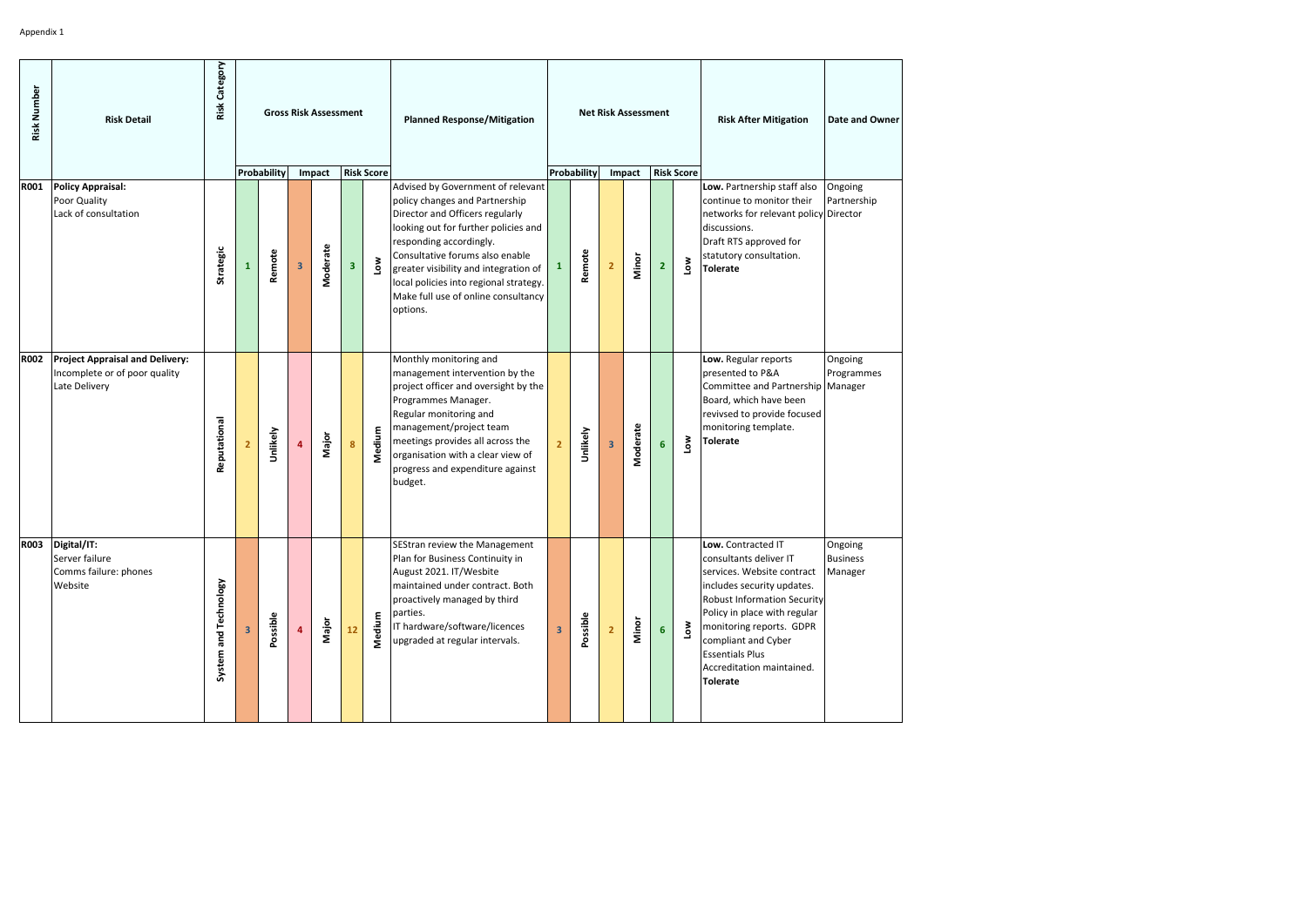| <b>R004</b>        | <b>Reputation:</b><br>Regard by the public and<br>stakeholders.<br>Negative or inaccurate media<br>coverage leading to<br>misrepresentation of SEStran<br>position | Reputational         | 3 | Possible | 3  | Moderate | 9 <sup>°</sup>          | Medium | Good relationships with media.<br>Quick response to negative or<br>inaccurate coverage. Board<br>members regulary updated on<br>SEStran work successes and issues.<br>Agreed broad media positions.<br>Availability of Spokesperson -<br>Senior staff only.<br>No unauthorised media<br>statements.                                                                                                                                                                                                                                                                                                                                                                                                                                                         | $\overline{\mathbf{3}}$ | Possible | $\overline{2}$ | Minor | 6              | Low        | Low. Partnership staff and<br><b>Board Members continue</b><br>to promote and advocate<br>activities via speaking,<br>writing or wider networking<br>Continue to work closely<br>with regional partners<br>Tolerate       | Ongoing<br>Partnership<br>Director       |
|--------------------|--------------------------------------------------------------------------------------------------------------------------------------------------------------------|----------------------|---|----------|----|----------|-------------------------|--------|-------------------------------------------------------------------------------------------------------------------------------------------------------------------------------------------------------------------------------------------------------------------------------------------------------------------------------------------------------------------------------------------------------------------------------------------------------------------------------------------------------------------------------------------------------------------------------------------------------------------------------------------------------------------------------------------------------------------------------------------------------------|-------------------------|----------|----------------|-------|----------------|------------|---------------------------------------------------------------------------------------------------------------------------------------------------------------------------------------------------------------------------|------------------------------------------|
| <b>R005</b>        | <b>Statutory Duties:</b><br>Failure to adhere to duties<br>described in legislation and<br>related documentation                                                   | Legal and Regulatory | 1 | Remote   | 4  | Major    | $\overline{\mathbf{4}}$ | Low    | Board members regulary updated<br>on SEStran work successes and<br>issues.<br>Ongoing monthly liaison with<br>Transport Scotland.<br>Regular liaison with Auditors.                                                                                                                                                                                                                                                                                                                                                                                                                                                                                                                                                                                         | $\mathbf{1}$            | Remote   | $\overline{2}$ | Minor | $\overline{2}$ | <b>Nor</b> | Low. Regular monitoring<br>and programming of<br>statutory duties is<br>undertaken by the<br>Partnership Director,<br>Senior Partnership Manager<br>and Business Manager.<br>Audited by third parties.<br><b>Tolerate</b> | Ongoing<br>Partnership<br>Director       |
| <b>R006</b><br>6.0 | Financial:<br>Significant deviation from<br>budgeted spend                                                                                                         | Financial            |   | Unlikely | 3. | Moderate | 6 <sup>1</sup>          | Low    | The Financial Rules do not permit<br>spending (whether revenue or<br>capital) to exceed available budget.<br>Budget and spend is monitored on<br>a monthly basis by SEStran officers,<br>using financial information<br>provided by CEC through the<br>Partnership's Financial Services<br>Service Level Agreement with CEC<br>and supported by qualified<br>accounting staff of CEC. Action is<br>taken by Partnership officers to<br>develop alternative savings<br>measures, including options for<br>development of contingency<br>arrangements, if required and<br>subject to approval by the<br>Partnership. The Partnership's<br>Financial Rules require reporting of<br>financial performances to the<br>Partnership Board on a quarterly<br>basis. | $\mathbf{1}$            | Remote   | 2 <sup>2</sup> | Minor | $\overline{2}$ | <b>Nor</b> | Low. Transport (Scotland)<br>Act 2019 includes section<br>on RTPs carrying reserves.<br><b>Tolerate</b>                                                                                                                   | November 2021<br>Partnership<br>Director |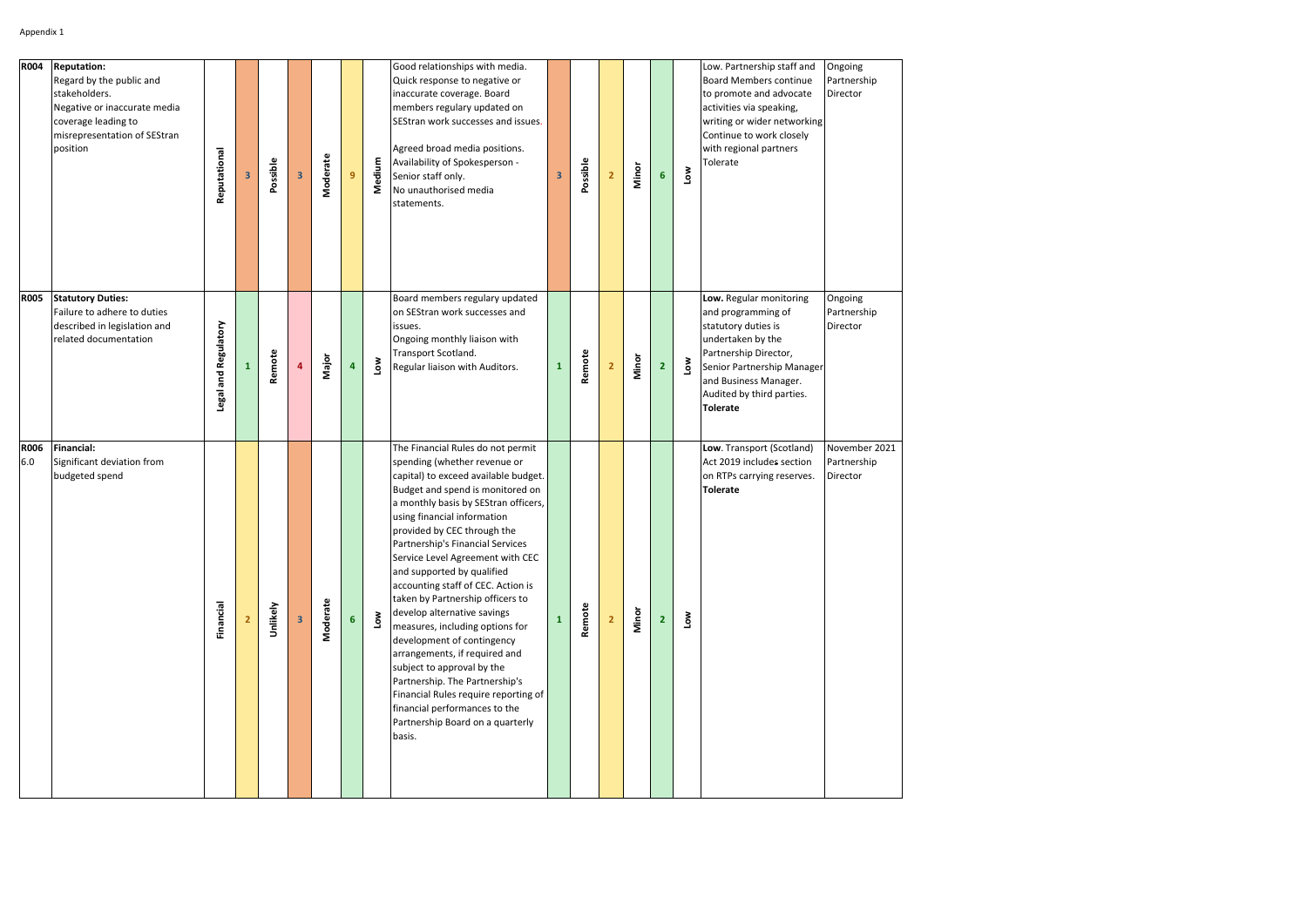| 6.1 | The approved budget for 2021/22<br>assumes provision for a pay award<br>of 2%, based on alignment with<br>the Scottish Government's public<br>sector pay offer. A 1% increase in<br>pay award uplift equates to an<br>increase in cost of approximately<br>£5,681. | <b>Financial</b> |   | Probable               | 1                       | Insignificant | $\overline{\mathbf{4}}$ | <b>No7</b> | Alignment with Scottish Local<br>Government pay policy.                                                                                                                                                                                                           |   | Probable     | $\mathbf{1}$            | Insignificant | 4  | <b>Nor</b> | Low<br><b>Tolerate</b><br>An<br>assessment has been<br>undertaken of the cost of<br>alignment with the current<br>Scottish Local Government<br>pay policy and the<br>proposed pay award<br>remains affordable. | November 2021<br>Partnership<br>Director |
|-----|--------------------------------------------------------------------------------------------------------------------------------------------------------------------------------------------------------------------------------------------------------------------|------------------|---|------------------------|-------------------------|---------------|-------------------------|------------|-------------------------------------------------------------------------------------------------------------------------------------------------------------------------------------------------------------------------------------------------------------------|---|--------------|-------------------------|---------------|----|------------|----------------------------------------------------------------------------------------------------------------------------------------------------------------------------------------------------------------|------------------------------------------|
| 6.2 | Staff recharges - externally funded<br>projects: The approved budget<br>assumes that £119,000 of staff<br>time can be recharged to<br>externally-funded projects. There<br>is a risk this may not be achievable                                                    | Financial        |   | <b>Highly Probable</b> | $\overline{\mathbf{3}}$ | Moderate      | 15                      | High       | Any shortfall in employee<br>recharges will be managed through<br>corresponding reductions in<br>Projects Budget expenditure. In<br>2021/22, externally-funded<br>projects represent 33% of the<br>approved budget.                                               | 4 | Probable     | $\overline{2}$          | Minor         | 8  | Medium     | Medium: Other funding<br>sources will continue to be<br>pursued.<br><b>Tolerate</b><br>At<br>31 October 2021, recharges<br>for 2021/22 are forecast to<br>be greater than the budget<br>target.                | November 2021<br>Partnership<br>Director |
| 6.3 | Inflation: There is a risk that the<br>approved budget does not<br>adequately cover price inflation<br>and increasing demand for<br>services.                                                                                                                      | Financial        | 3 | Possible               | 4                       | Major         | 12                      | Medium     | When setting the revenue budget,<br>allowance made for specific price<br>inflation and budgets adjusted in<br>line with current cost forecasts.                                                                                                                   |   | Possible     | $\overline{\mathbf{4}}$ | Major         | 12 | Medium     | Medium<br><b>Tolerate</b>                                                                                                                                                                                      | November 2021<br>Partnership<br>Director |
| 6.4 | Delays in payment of external<br>grants results in additional short-<br>term borrowing costs.                                                                                                                                                                      | lancial<br>운     | 3 | ossible<br>운           | $\overline{\mathbf{2}}$ | Minor         | $6\phantom{a}$          | Low        | SEStran grant claims for projects<br>are submitted in compliance with<br>grant funding requirements to<br>ensure minimal delay in payment.<br>Ongoing monitoring of cash flow is<br>undertaken to manage exposure to<br>additional short-term borrowing<br>costs. | 3 | ossible<br>2 | $\mathbf 1$             | Insignificant | 3  | Μoη        | Low: Grant submission<br>procedures in place, along<br>with financial planning.<br><b>Tolerate</b>                                                                                                             | November 2021<br>Partnership<br>Director |
| 6.5 | Sources of additional income to<br>the Partnership may become<br>constrained in the current<br>economic climate and/or due to<br>changes in operating<br>arrangements.                                                                                             | Financial        |   | Probable               | $\mathbf{3}$            | Moderate      | $12$                    | Medium     | Active Travel funding a high priority<br>for Government with funds<br>consistently available to bid for.<br>Revenue budget for 2021/22<br>developed to take account of most<br>likely level of external income in<br>2021/22.                                     |   | Probable     | 3                       | Moderate      | 12 | Medium     | <b>Medium</b><br>Tolerate: Adapt<br>expenditure accordingly.<br>2021/22 income recoveries<br>are forecast to be in line<br>with the 2021/22 budget<br>target.                                                  | November 2021<br>Partnership<br>Director |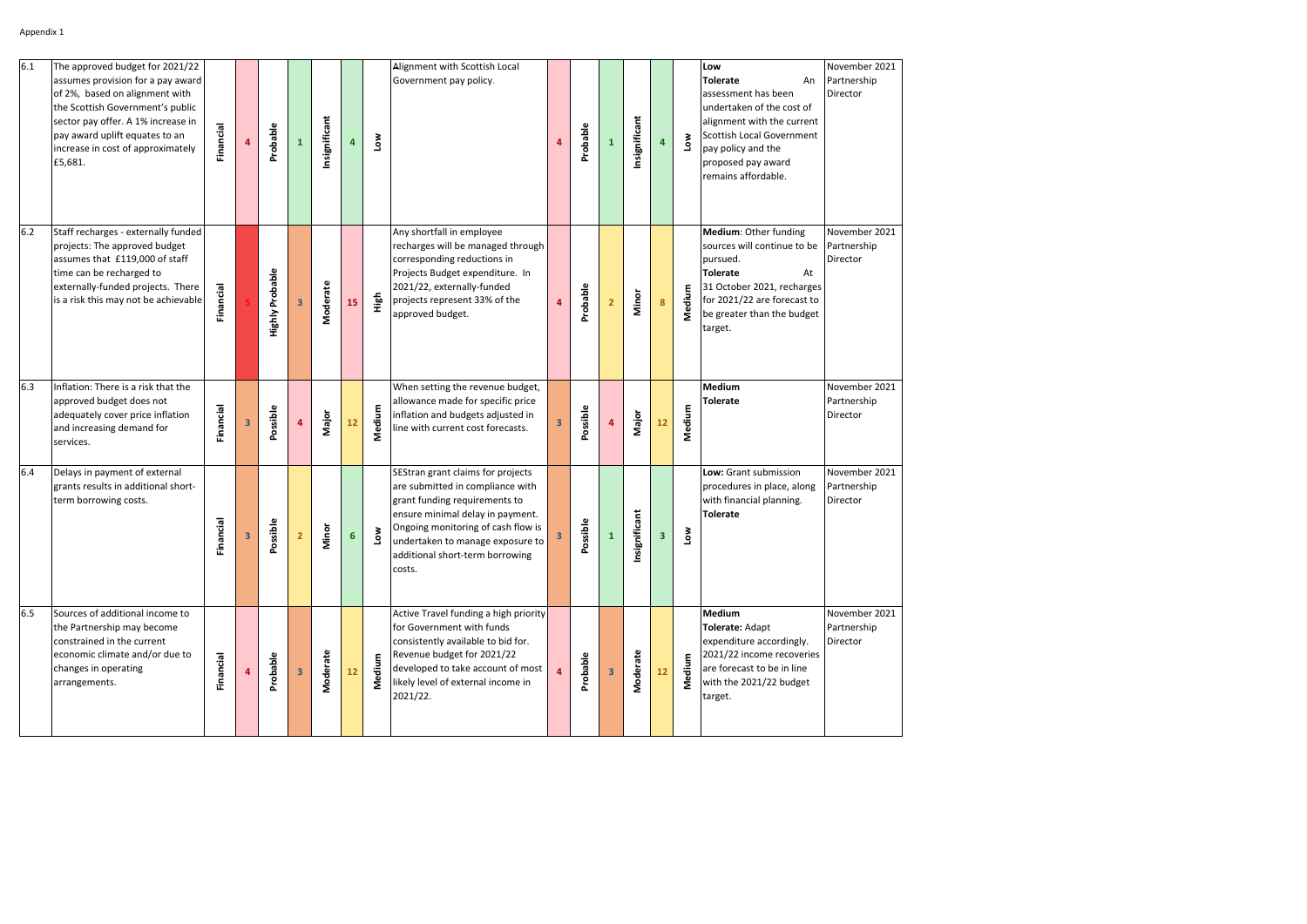| 6.6         | Funding reductions: Future<br>reductions in core funding from<br>Scottish Government and/or<br>council requisitions. This could<br>result in difficulty in delivering<br>statutory obligations/duties. | Financial      | $\overline{\mathbf{3}}$ | Possible     | 4                       | Major    | 12 | Medium | The Partnership will continue to<br>source and develop external<br>funding. Working with the Scottish<br>Government on a regional<br>response to the pandemic should<br>increase likelihood of funding<br>remaining constant if not<br>increasing.                                                                             | 3            | Possible      | 4 | Major    | 12             | Medium | Medium<br>Tolerate: Manage<br>organisation in accordance<br>with available funding but<br>ability of organisation to<br>deliver RTS objectives will<br>inevitably be dictated by<br>available funding.<br>Scottish Government now<br>promoting 3 year budget<br>process, providing more<br>certaintity for future<br>planning. | November 2021<br>Partnership<br>Director |
|-------------|--------------------------------------------------------------------------------------------------------------------------------------------------------------------------------------------------------|----------------|-------------------------|--------------|-------------------------|----------|----|--------|--------------------------------------------------------------------------------------------------------------------------------------------------------------------------------------------------------------------------------------------------------------------------------------------------------------------------------|--------------|---------------|---|----------|----------------|--------|--------------------------------------------------------------------------------------------------------------------------------------------------------------------------------------------------------------------------------------------------------------------------------------------------------------------------------|------------------------------------------|
| 6.7         | The deficit on the staff pension<br>fund could lead to increases in the<br>employers pension contribution                                                                                              | Financial      | $\overline{4}$          | Probable     | $\overline{\mathbf{3}}$ | Moderate | 12 | Medium | Following the Lothian Pension Fund<br>Triennial Acturial Review of 2020,<br>Partnership contribution rates have<br>been advised until 2023/24.<br>Planning assumptions have been<br>updated and included in the<br>indicative revenue budget 2022/23<br>to 2023/24 reported to the<br>Partnership Board on 19th March<br>2021. | 4            | Probable      | 3 | Moderate | 12             | Medium | <b>Medium</b><br><b>Tolerate</b>                                                                                                                                                                                                                                                                                               | November 2021<br>Partnership<br>Director |
| 6.8         | Current staffing levels cannot be<br>maintained due to funding<br>constraints and the Partnership<br>incurs staff release costs                                                                        | nancial<br>ïΓ, | 3                       | ossible<br>௳ | 4                       | Major    | 12 | Medium | The Partnership continues to seek<br>additional sources of funding for<br>activities aligned to the<br>Partnership's objectives to<br>supplement resources<br>Recruitment control measures in<br>place. Additional resources can be<br>managed through consultancy as<br>required.                                             | 3            | ossible<br>Δ. | 4 | Major    | 12             | Medium | Medium: Other funding<br>sources will continue to be<br>pursued.<br><b>Tolerate</b>                                                                                                                                                                                                                                            | Ongoing<br>Partnership<br>Director       |
| <b>R007</b> | HR:<br>Pension Liabilities<br><b>Redundancy Contingency</b><br>Inappropiate Behaviour<br>Staffing/Incapacity                                                                                           | People         | $\overline{\mathbf{3}}$ | Possible     | $\mathbf{3}$            | Moderate | 9  | Medium | SLA in place until May 2022 with<br>Falkirk Council to provide specialist<br>HR advice as required and is under<br>regular review. Legal advice is<br>provided, when required, through<br>a framework contract, which is in<br>place until August 2023                                                                         | $\mathbf{1}$ | Remote        |   | Minor    | $\overline{2}$ | Low    | Low<br><b>Tolerate</b>                                                                                                                                                                                                                                                                                                         | May 2022<br>Partnership<br>Director      |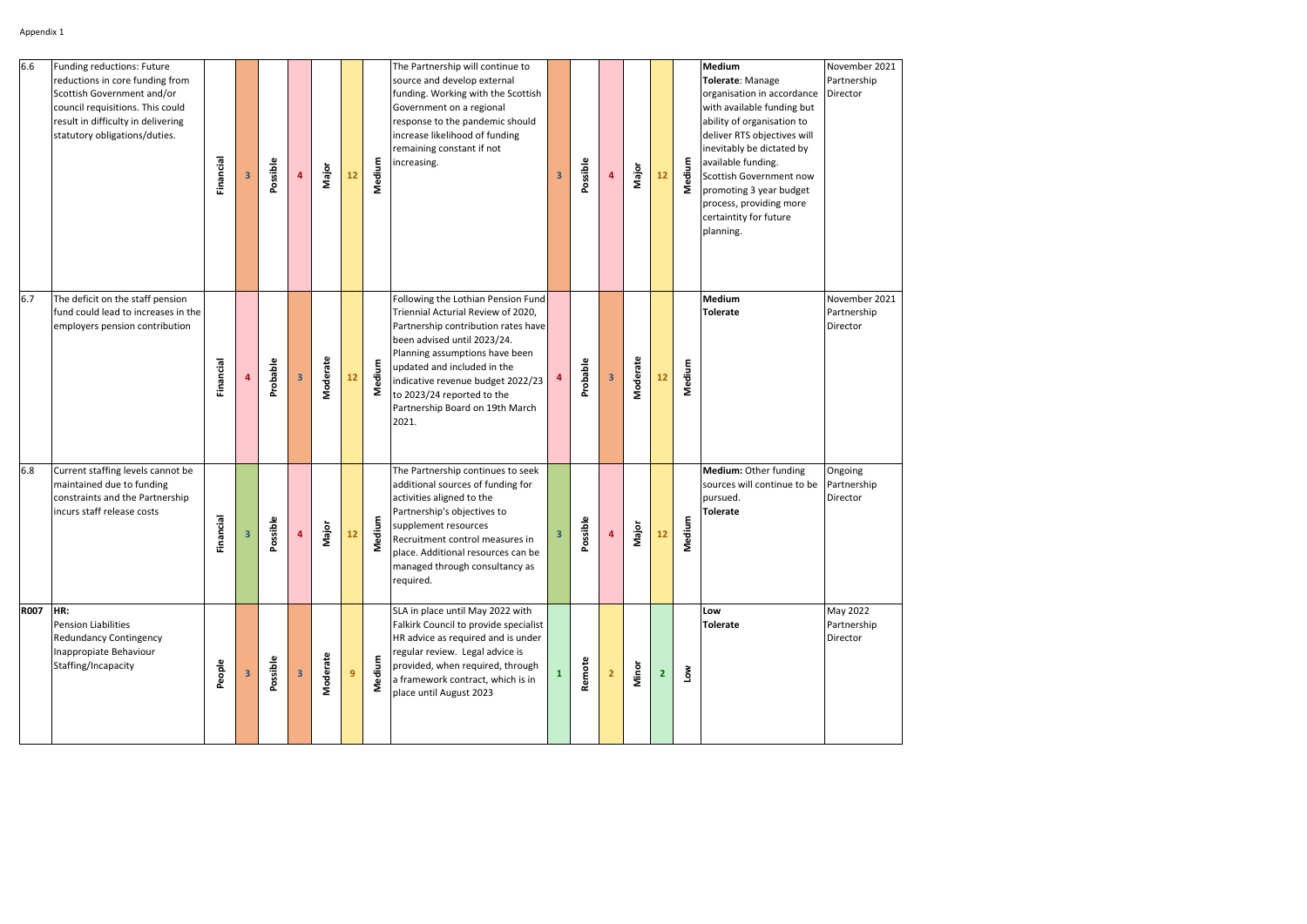| <b>R008</b> | Corporate:<br>Regional Governance Review.                                                                                                | Strategic  |   | Probable        | $\overline{4}$ | Major    | 16 | High   | NTS2 Roles and Responsibilities<br>Working Group have made<br>recommendations which are<br>currently being considered by<br>Transport Scotland. NTS2 Roles and<br>Responsibilities WG resumed<br>meetings in September 2020 to<br>consider regional governance<br>arrangements but has been<br>delayed by TS.<br>Monthly meetings between TS and<br>RTPs established May 2020                                                              | 4              | Probable               | $\overline{\mathbf{4}}$ | Major | <b>16</b>               | High   | High:<br>Seek to resolve                                                                                                                                                                                                                                                                                                                                                                                                                                                                          | Ongoing<br>Partnership<br>Director    |
|-------------|------------------------------------------------------------------------------------------------------------------------------------------|------------|---|-----------------|----------------|----------|----|--------|--------------------------------------------------------------------------------------------------------------------------------------------------------------------------------------------------------------------------------------------------------------------------------------------------------------------------------------------------------------------------------------------------------------------------------------------|----------------|------------------------|-------------------------|-------|-------------------------|--------|---------------------------------------------------------------------------------------------------------------------------------------------------------------------------------------------------------------------------------------------------------------------------------------------------------------------------------------------------------------------------------------------------------------------------------------------------------------------------------------------------|---------------------------------------|
| <b>R009</b> | <b>Other Funding Sources:</b><br>Impact on learning and funding                                                                          | Financial  |   | Highly Probable | 3              | Moderate | 15 | High   | The Partnership has sought to<br>engage in as many relevant EU<br>projects and funds as it can whilst<br>UK authorities are allowed to<br>access these funds. This should<br>mitigate the short-term impact of<br>any EU Exit negotiated and<br>implemented.<br>The Partnership has a proven track<br>record in securing funding for<br>relevant projects from the UK and<br>other partners. It is anticipated<br>that this will continue. |                | <b>Highly Probable</b> | 2 <sup>2</sup>          | Minor | 10                      | Medium | Medium: The risk remains<br>as there is significant<br>uncertainty around the<br>medium (3-5year) horizon<br>for access to funds.<br>Opportunity for renewed<br>collaborative working with<br>EU following Brexit to be<br>explored.<br>SEStran continuing to be<br>accepted as partners in EU<br>funded projects.<br>EU projects secured for<br>further 3 years, with<br>possible extension to two<br>projects. Other funding<br>applications will be made<br>when available.<br><b>Tolerate</b> | Ongoing<br>Partnership<br>Director    |
| 10.2        | Local Government Elections in<br>May 2022 coincides with end of<br>term of NCM's<br>Risk of lack of continuity and loss<br>of expertise. | Governance | 3 | Possible        | 3              | Moderate | 9  | Medium | Arrangements for<br>reappointment/recruitment of<br>NCMs are being progressed. A<br>meeting of the Succession Planning<br>Committee is scheduled for Nov<br>2021.<br>Ensure that full training and<br>support is provided to the new<br>Board in 2022 to enable strategic<br>decisons to be made.                                                                                                                                          | $\overline{2}$ | Unlikely               | $\overline{2}$          | Minor | $\overline{\mathbf{4}}$ | Low    | Low<br><b>Tolerate</b>                                                                                                                                                                                                                                                                                                                                                                                                                                                                            | March 2022<br>Partnership<br>Director |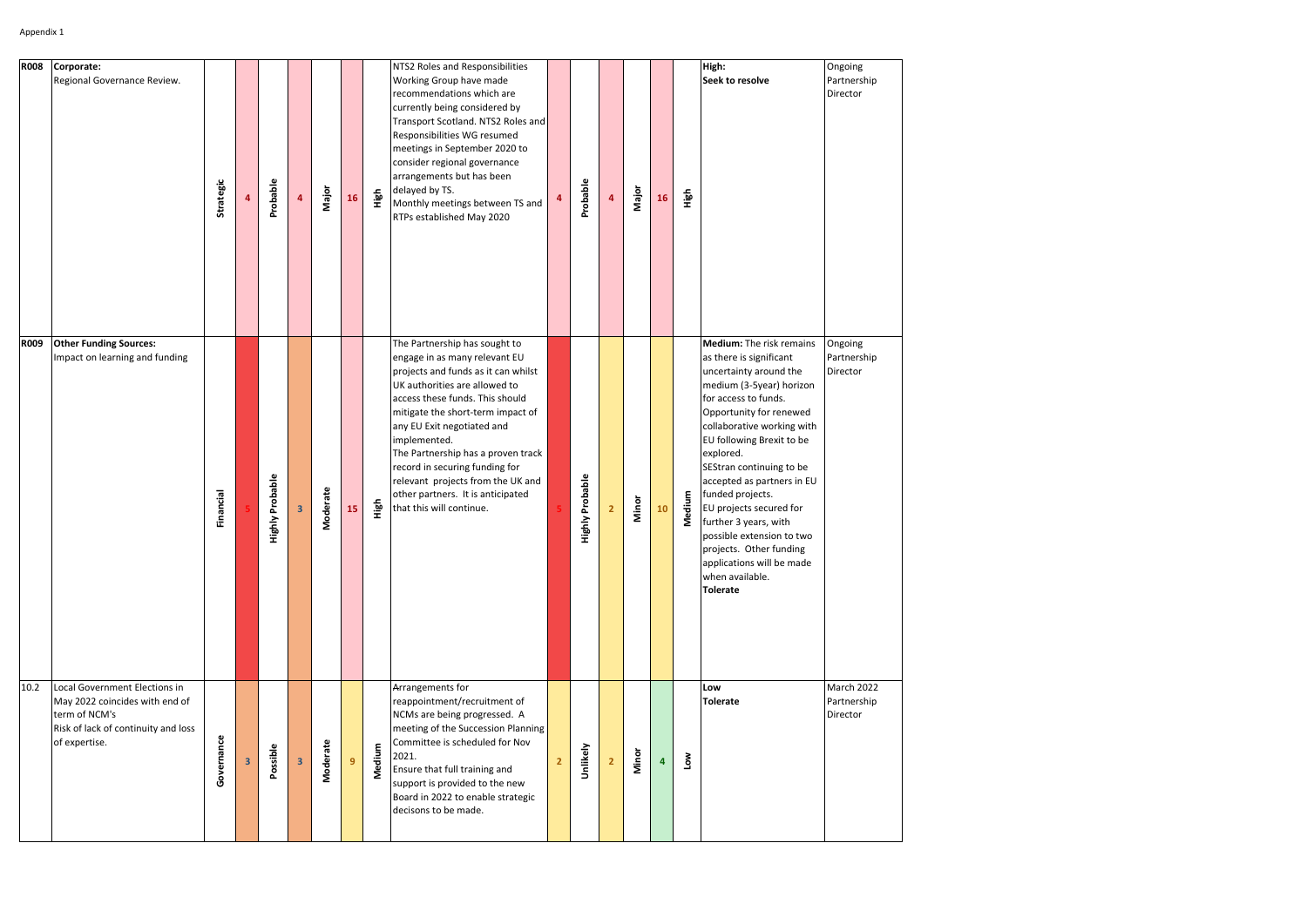| <b>R011</b>         | Third party Service Level<br><b>Agreements:</b><br>Failure or inadequacy of service                                                                       | External  |   | Unlikely | $\overline{2}$ | Minor | 4               | Low    | Service Level Agreements in place<br>for Financial Services, HR, Legal<br>and Insurance services. Reviewed<br>annually by senior officers. Subject<br>to independent audit scrutiny.<br>Action: Progress renewals of SLA's<br>to secure continuity of services                                                                                                                                                                                                                                                                             |                | Unlikely | $\overline{2}$            | Minor    | 4 | $\sum_{i=1}^{\infty}$ | Low<br><b>Tolerate</b>                                                                                                                                                                                                | November 2021<br>Partnership<br>Director                     |
|---------------------|-----------------------------------------------------------------------------------------------------------------------------------------------------------|-----------|---|----------|----------------|-------|-----------------|--------|--------------------------------------------------------------------------------------------------------------------------------------------------------------------------------------------------------------------------------------------------------------------------------------------------------------------------------------------------------------------------------------------------------------------------------------------------------------------------------------------------------------------------------------------|----------------|----------|---------------------------|----------|---|-----------------------|-----------------------------------------------------------------------------------------------------------------------------------------------------------------------------------------------------------------------|--------------------------------------------------------------|
| <b>RO12</b><br>12.0 | Pandemic / Epidemic:<br>Interruption of normal<br>service/inability to deliver<br>functions. Financial impact of<br>crisis on sources of funding.         | Strategic | 3 | Possible | $\overline{4}$ | Major | 12              | Medium | Adhere to Government<br>restrictions, rules or guidance.<br>Regular communication with<br>Transport Scotland and consituent<br>councils officials to guide any<br>operational changes. Business<br>Continuity Plan. Maintain current<br>functions that can be delivered<br>within working guidance.                                                                                                                                                                                                                                        | 3 <sup>7</sup> | Possible | $\ensuremath{\mathsf{3}}$ | Moderate | 9 | Medium                | Medium: An ongoing risk<br>remains for future spikes of Partnership<br>Covid-19 or other kinds of<br>disease outbreaks<br>Working from home<br>arrangements now tried<br>and tested and effective.<br><b>Tolerate</b> | Ongoing<br>Director                                          |
| 12.1                | Inadequate measures in place to<br>facilitate staff health, safety and<br>well-being during contingency<br>arrangements or future office<br>arrangements. | People    |   | Possible | 4              | Major | 12 <sup>2</sup> | Medium | Review of appropriate policies is<br>underway. Carry out appropriate<br>assessments of office equipment<br>and working arrangements,<br>following landlords guidance in<br>relation to access to the office.<br>Draft-Risk Management Framework<br>is being developed for scrutiny by<br>with P&A Committee. Refresh<br>Business Continuity Plan has been<br>reviewed.<br>Liaise with HR Adviser, SG facilities<br>team. New Hybrid Working Policy<br>developed to facilitate transition<br>arrangements to normal working<br>arrangements | $3 -$          | Possible | $\overline{\mathbf{3}}$   | Moderate | 9 | Medium                | Medium An ongoing risk<br>remains for future<br>pandemics and future<br>widespread disease or<br>other outbreaks. Measures<br>will be adjusted in<br>accordance with<br>government advice.<br><b>Tolerate</b>         | Ongoing<br>Partnership<br>Director (Subject<br>to SG advice) |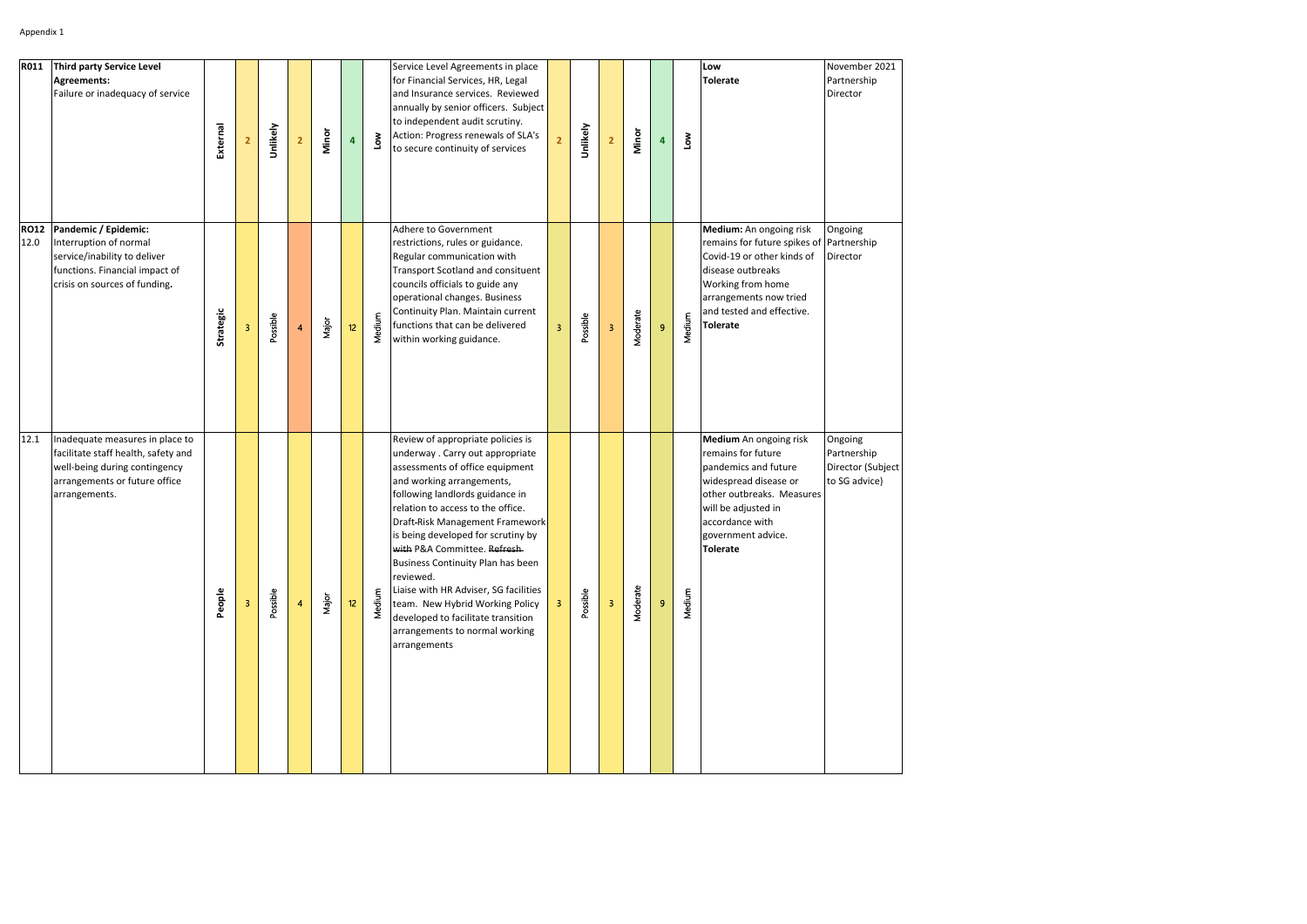| 12.2<br>Inadequate measures in place to<br>facilitate staff health, safety and<br>well-being during working from<br>home arrangements.<br>Medium<br>People<br>Possible<br>Major<br>12 <sub>2</sub><br>$\overline{4}$<br>3 | Appropriate policies are being<br>reviewed and updated . Risk<br>assessments of staff personal<br>home working arrangements have<br>been completed and will be subject<br>to regular review. Risk<br>Management Framework being<br>developed for scrutiny by P&A<br>Committee. Business Continuity<br>Plan reviewed and updated Aug<br>2021.<br>Liaise with HR Adviser. Review<br>$\overline{3}$<br>transition arrangements to normal<br>working arrangements at<br>appropriate time. Hybrid Working<br>Policy will facilitate this. | Possible | $\overline{\mathbf{3}}$ | Moderate | $\overline{9}$ | Medium | Medium An ongoing risk<br>remains for future<br>pandemics and future<br>widespread disease or<br>other outbreaks. Measures<br>will be adjusted in<br>accordance with<br>government advice and<br>legislation.<br>Tolerate | Ongoing<br>Partnership<br>Director (Subject<br>to SG advice) |
|---------------------------------------------------------------------------------------------------------------------------------------------------------------------------------------------------------------------------|--------------------------------------------------------------------------------------------------------------------------------------------------------------------------------------------------------------------------------------------------------------------------------------------------------------------------------------------------------------------------------------------------------------------------------------------------------------------------------------------------------------------------------------|----------|-------------------------|----------|----------------|--------|---------------------------------------------------------------------------------------------------------------------------------------------------------------------------------------------------------------------------|--------------------------------------------------------------|
|---------------------------------------------------------------------------------------------------------------------------------------------------------------------------------------------------------------------------|--------------------------------------------------------------------------------------------------------------------------------------------------------------------------------------------------------------------------------------------------------------------------------------------------------------------------------------------------------------------------------------------------------------------------------------------------------------------------------------------------------------------------------------|----------|-------------------------|----------|----------------|--------|---------------------------------------------------------------------------------------------------------------------------------------------------------------------------------------------------------------------------|--------------------------------------------------------------|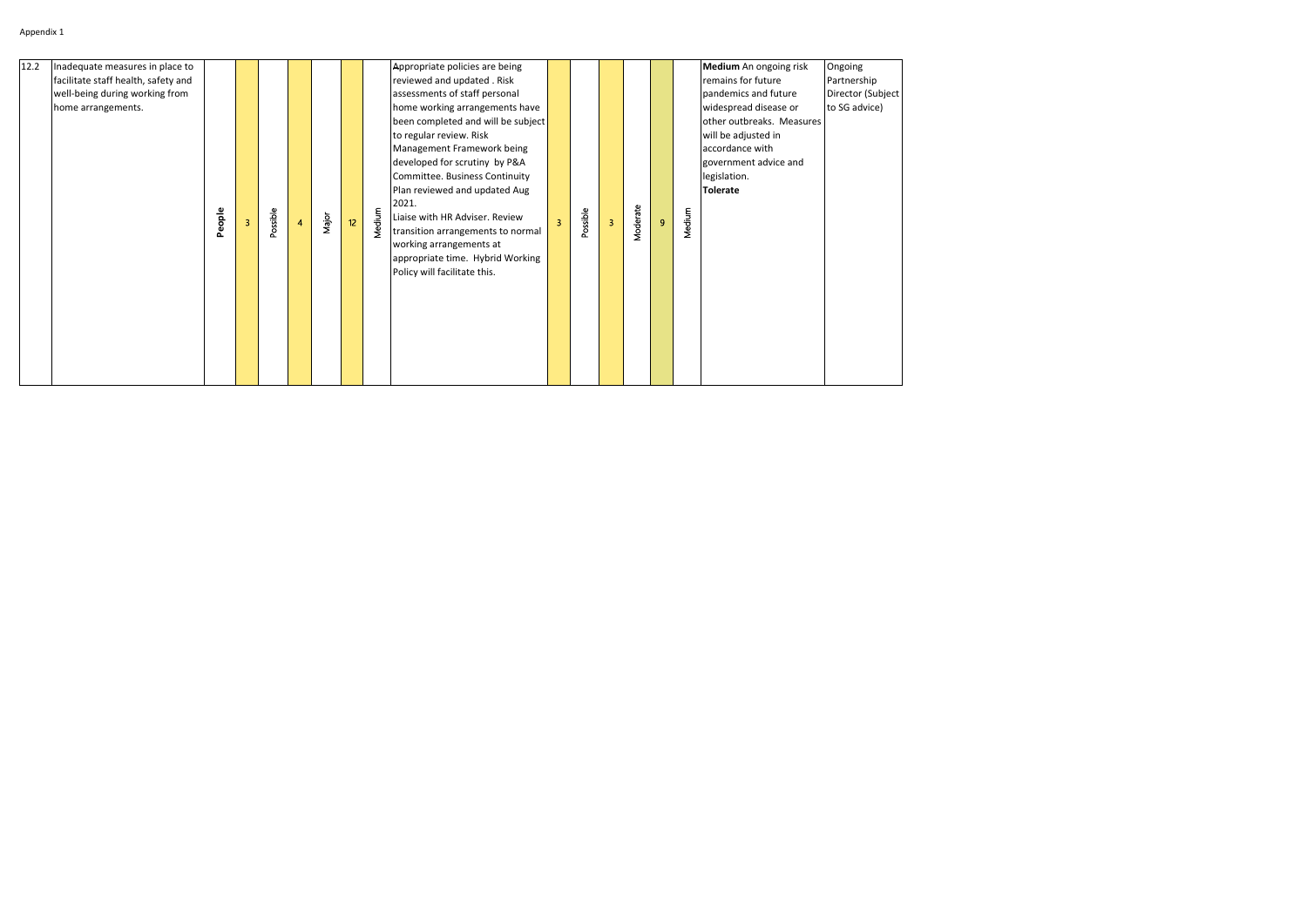| Risk Number         | <b>Risk Detail</b>                                                                                                                                                   | Category<br>Risk |                         |                            |                         | <b>Gross Risk Assessment</b> |                |                   | <b>Planned Response/Mitigation</b>                                                                                                                                                                |                         |             |                         | <b>Net Risk Assessment</b> |                         |                   | <b>Risk After</b><br><b>Mitigation/Appetite for</b><br><b>Risk</b>                                                                                                 | <b>Date and Owner</b>                    |
|---------------------|----------------------------------------------------------------------------------------------------------------------------------------------------------------------|------------------|-------------------------|----------------------------|-------------------------|------------------------------|----------------|-------------------|---------------------------------------------------------------------------------------------------------------------------------------------------------------------------------------------------|-------------------------|-------------|-------------------------|----------------------------|-------------------------|-------------------|--------------------------------------------------------------------------------------------------------------------------------------------------------------------|------------------------------------------|
|                     |                                                                                                                                                                      |                  |                         | Probability                |                         | Impact                       |                | <b>Risk Score</b> |                                                                                                                                                                                                   |                         | Probability |                         | Impact                     |                         | <b>Risk Score</b> |                                                                                                                                                                    |                                          |
| <b>R005</b><br>5.1  | Restricted ability to<br>undertake RTS re-write:<br>Inadequate senior staff<br>resourcing available due to<br>continued absence of<br>Partnership Director           | Strategic        | 4                       | Probable                   | $\overline{\mathbf{3}}$ | Moderate                     | 12             | Medium            | Resolve absence as soon as<br>possible and appoint external<br>resources as required.                                                                                                             |                         | Unlikely    | $\overline{2}$          | Minor                      | $\overline{\mathbf{4}}$ | Low               | Partnership Director<br>appointed May 2019.<br>Funds identified for RTS re-<br>write                                                                               | <b>June 2019</b><br><b>CLOSED</b>        |
| 6.9                 | <b>Accommodation: Occupancy</b><br>Agreeement with SG due for<br>renewal February 2019. SG<br>may not renew and<br>alternative premises<br>required at market rates. | Financial        | $\overline{\mathbf{3}}$ | Possible                   | $\overline{\mathbf{3}}$ | Moderate                     | 9              | Medium            | A notice period of 12 months must<br>be served by each party under the<br>current occupancy agreement.<br>Occupancy Agreement renewed<br>until February 2022.                                     | $\overline{\mathbf{3}}$ | Possible    | $\overline{\mathbf{3}}$ | Moderate                   | 9                       | Medium            |                                                                                                                                                                    | June 2019<br><b>CLOSED</b>               |
| 6.10                | <b>ECOMM: Agreement to</b><br>commit to ECOMM on the<br>basis of being cost neutral.<br>Income depends on number<br>of delegates attending<br>conference.            | Financial        | $\overline{\mathbf{3}}$ | Possible                   | $\overline{\mathbf{3}}$ | Moderate                     | 9              | Medium            | SEStran withdrew offer to host<br>ECOMM due to uncertaintity over<br>Brexit and subsequent impact on<br>attendance at the conference.                                                             | $\overline{\mathbf{3}}$ | Possible    | 2 <sup>1</sup>          | Minor                      | $6 \nightharpoonup$     | Low               |                                                                                                                                                                    | June 2019<br><b>CLOSED</b>               |
| 6.9                 | Following the outcome of<br>the EU Referendum, the<br>Partnership is unable to<br>access EU funding.                                                                 | Financi          |                         | bable<br><b>Highly Pro</b> | $\overline{\mathbf{3}}$ | Moderate                     | 15             | High              | The Partnership continues to seek<br>alternative funding sources to<br>progress knowledge<br>exchange/transfer.                                                                                   | 4                       | Probable    | $\overline{\mathbf{3}}$ | Moderate                   | 12                      | ε<br>Mediu        | Medium<br>Tolerate: Adapt<br>expenditure accordingly<br>Currently involved in 5 EU<br>projects, the completion of<br>which are underwritten by<br>the UK Treasury. | <b>June 2021</b><br><b>CLOSED</b>        |
| <b>R010</b><br>10.1 | <b>Governance:</b><br><b>Succession Planning</b><br><b>Business Continuity</b>                                                                                       | Governance       | $\overline{\mathbf{3}}$ | Possible                   | $\overline{\mathbf{3}}$ | Moderate                     | 9 <sup>°</sup> | Medium            | Governance Scheme contains<br>adequate provision to deal with<br>senior officer absence. Staff<br>structure and Business Continuity<br>Plan in place.<br>Senior Partnership Manager<br>appointed. |                         | Unlikely    | $\overline{2}$          | Minor                      | 4                       | Low               | Low<br><b>Tolerate</b>                                                                                                                                             | <b>CLOSED</b><br>Partnership<br>Director |